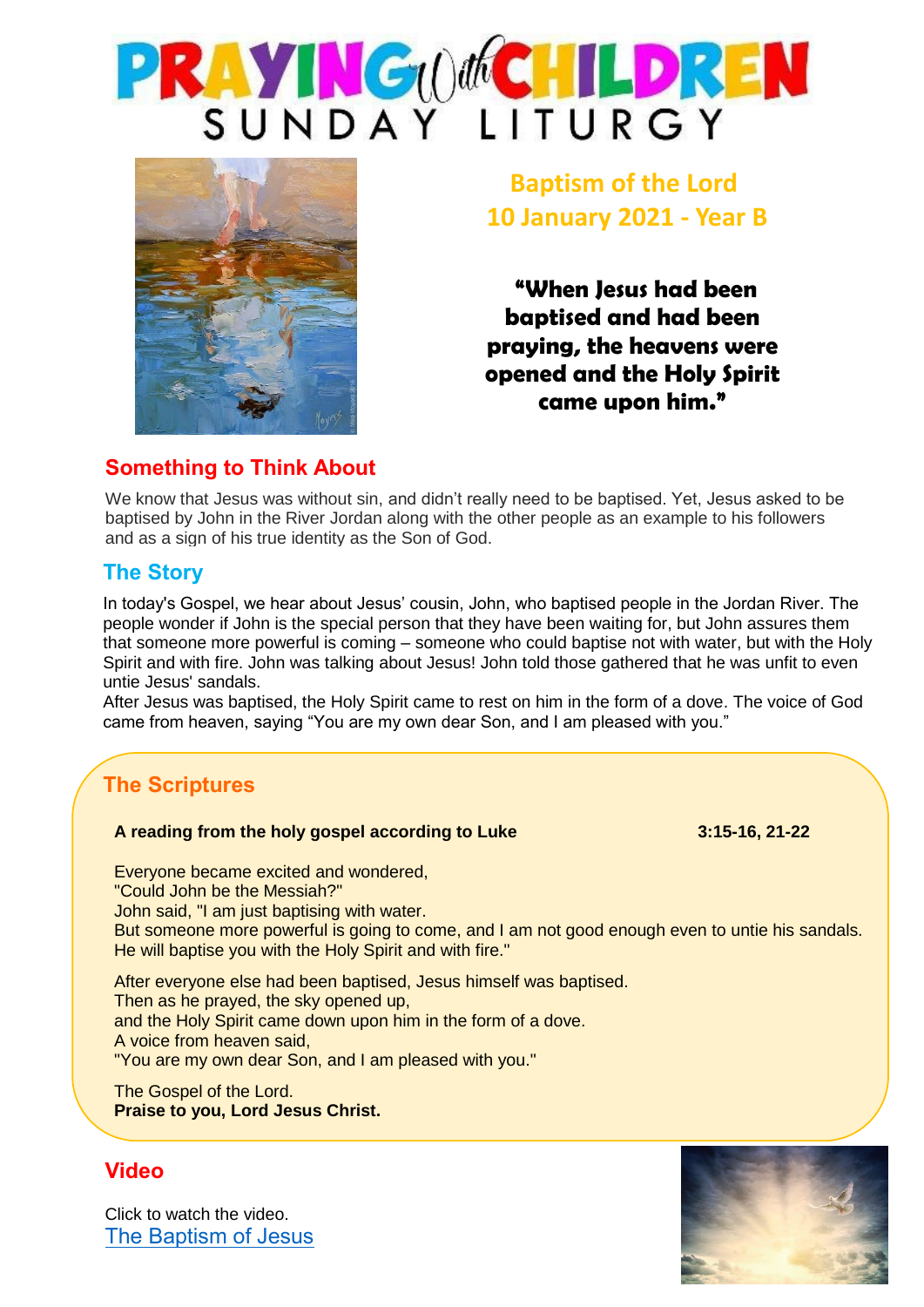### **Group Discussion**

In the same way that the Holy Spirit came to Jesus when he was baptised, we are baptised with water and the Holy Spirit at our own baptism. The Spirit is there to help us when we find things difficult and to guide us to make the right choices. How might we try to live as God wants us to in the coming week?

### **Praying For Others**

Leader: Let us pray. Reader: We pray for the Church throughout the world: that it may continue to spread Jesus's message of love for all people. Lord hear us. **All: Lord hear our prayer.** Reader: For those who are preparing for baptism. Lord hear us. **All: Lord hear our prayer.** Reader: We pray that we may do all we can to live the way God wants us to. Lord hear us. **All: Lord hear our prayer.** Reader: For courage to care for others. Lord hear us. *Invite the children to pray for their own special intentions.* **All Lord hear our prayer.** Leader: Loving God, listen to the prayers we make in the name of Jesus. **All: Amen.**

## **Prayer**



God of light, You sent your Spirit down upon your Son Jesus at his baptism. Send us your Spirit too, so that we may be filled with the courage to do all that you ask of us. Amen.

#### **Group Activity**

#### **NAME PLAQUES**

You will need: piece of cardboard for each child, felt-tip pens, stickers, stamps, other decorative items.

At our baptism we are given a name. To celebrate each person's special place in God's family, invite each child to make their own name plaque and to decorate it with the gifts that God has given them.

Display these in a place of honour this week!